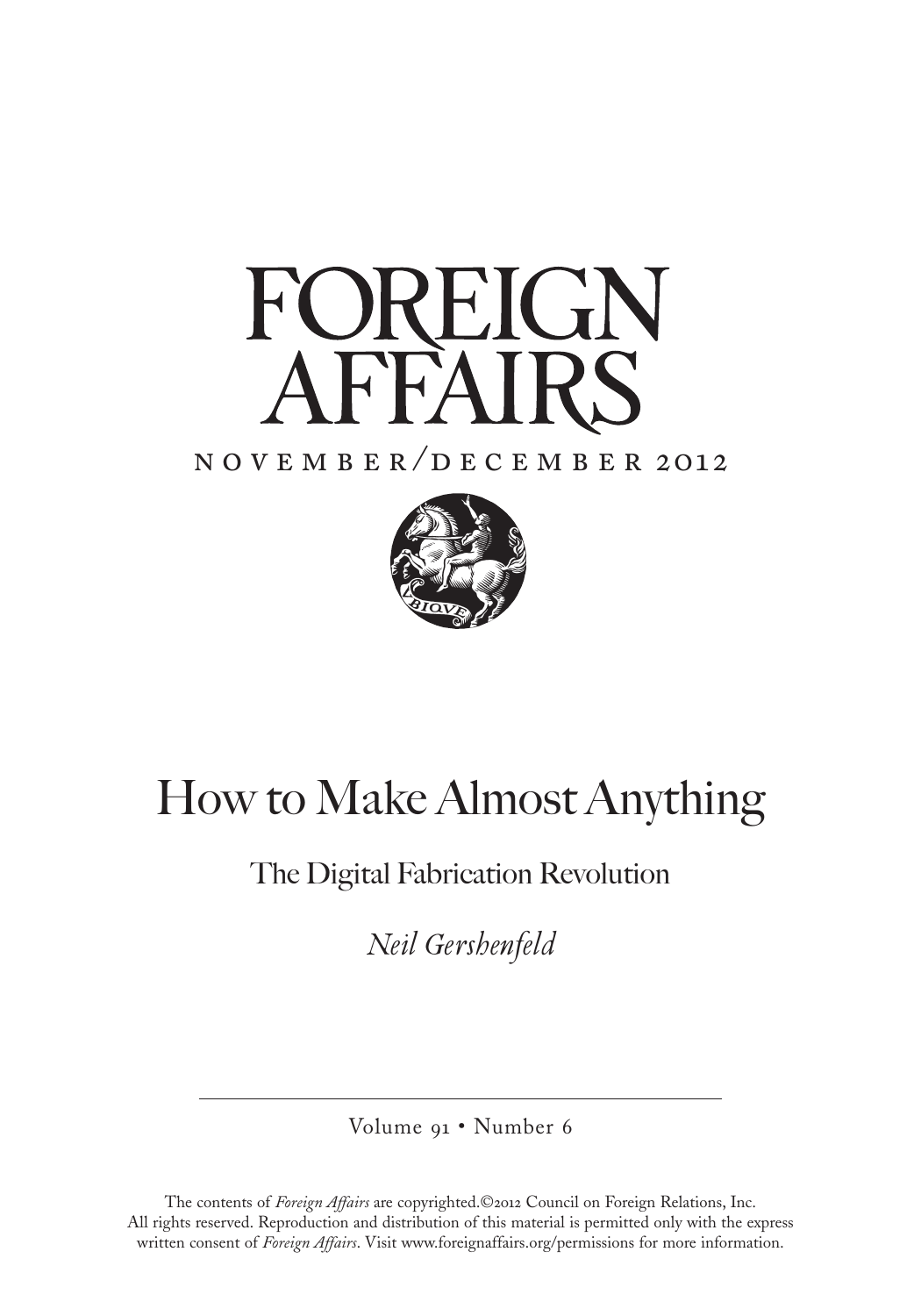# The Digital Fabrication Revolution

## *Neil Gershenfeld*

A NEW DIGITAL revolution is coming, this time in fabrication. It draws on the same insights that led to the earlier digitizations of communication and computation, but now what is being programmed is the physical world rather than the virtual one. Digital fabrication will allow individuals to design and produce tangible objects on demand, wherever and whenever they need them. Widespread access to these technologies will challenge traditional models of business, foreign aid, and education.

The roots of the revolution date back to 1952, when researchers at the Massachusetts Institute of Technology (mit) wired an early digital computer to a milling machine, creating the first numerically controlled machine tool. By using a computer program instead of a machinist to turn the screws that moved the metal stock, the researchers were able to produce aircraft components with shapes that were more complex than could be made by hand. From that first revolving end mill, all sorts of cutting tools have been mounted on computercontrolled platforms, including jets of water carrying abrasives that can cut through hard materials, lasers that can quickly carve fine features, and slender electrically charged wires that can make long thin cuts.

Today, numerically controlled machines touch almost every commercial product, whether directly (producing everything from laptop cases to jet engines) or indirectly (producing the tools that

Neil Gershenfeld is a Professor at the Massachusetts Institute of Technology and the head of MIT's Center for Bits and Atoms.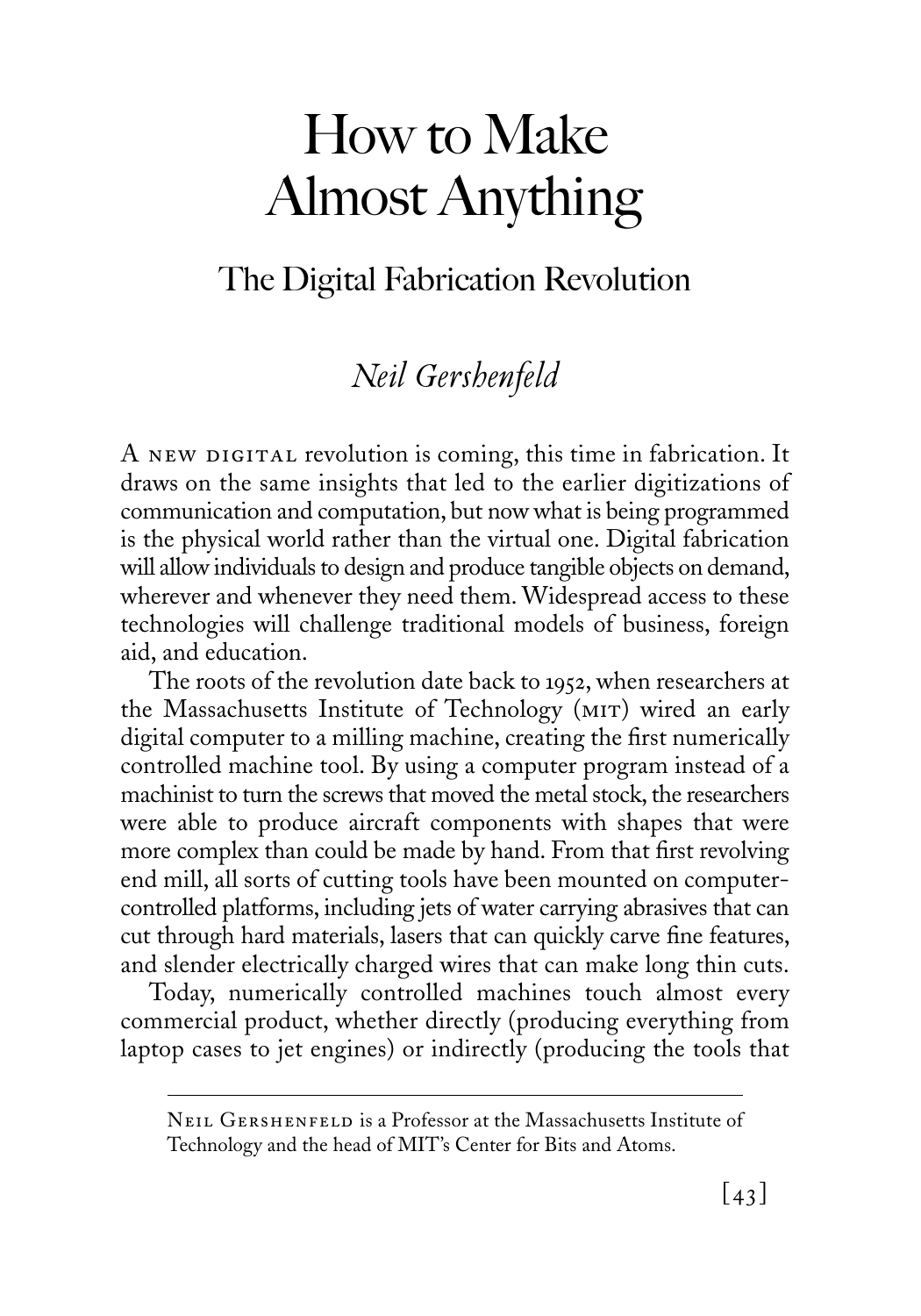mold and stamp mass-produced goods). And yet all these modern descendants of the first numerically controlled machine tool share its original limitation: they can cut, but they cannot reach internal structures. This means, for example, that the axle of a wheel must be manufactured separately from the bearing it passes through.

In the 1980s, however, computer-controlled fabrication processes that added rather than removed material (called additive manufacturing) came on the market. Thanks to  $3-D$  printing, a bearing and an axle could be built by the same machine at the same time. A range of 3-d printing processes are now available, including thermally fusing plastic filaments, using ultraviolet light to cross-link polymer resins, depositing adhesive droplets to bind a powder, cutting and laminating sheets of paper, and shining a laser beam to fuse metal particles. Businesses already use 3-D printers to model products before producing them, a process referred to as rapid prototyping. Companies also rely on the technology to make objects with complex shapes, such as jewelry and medical implants. Research groups have even used 3-D printers to build structures out of cells with the goal of printing living organs.

Additive manufacturing has been widely hailed as a revolution, featured on the cover of publications from *Wired* to *The Economist*. This is, however, a curious sort of revolution, proclaimed more by its observers than its practitioners. In a well-equipped workshop, a  $3-D$ printer might be used for about a quarter of the jobs, with other machines doing the rest. One reason is that the printers are slow, taking hours or even days to make things. Other computer-controlled tools can produce parts faster, or with finer features, or that are larger, lighter, or stronger. Glowing articles about 3-D printers read like the stories in the 1950s that proclaimed that microwave ovens were the future of cooking. Microwaves are convenient, but they don't replace the rest of the kitchen.

The revolution is not additive versus subtractive manufacturing; it is the ability to turn data into things and things into data. That is what is coming; for some perspective, there is a close analogy with the history of computing. The first step in that development was the arrival of large mainframe computers in the 1950s, which only corporations, governments, and elite institutions could afford. Next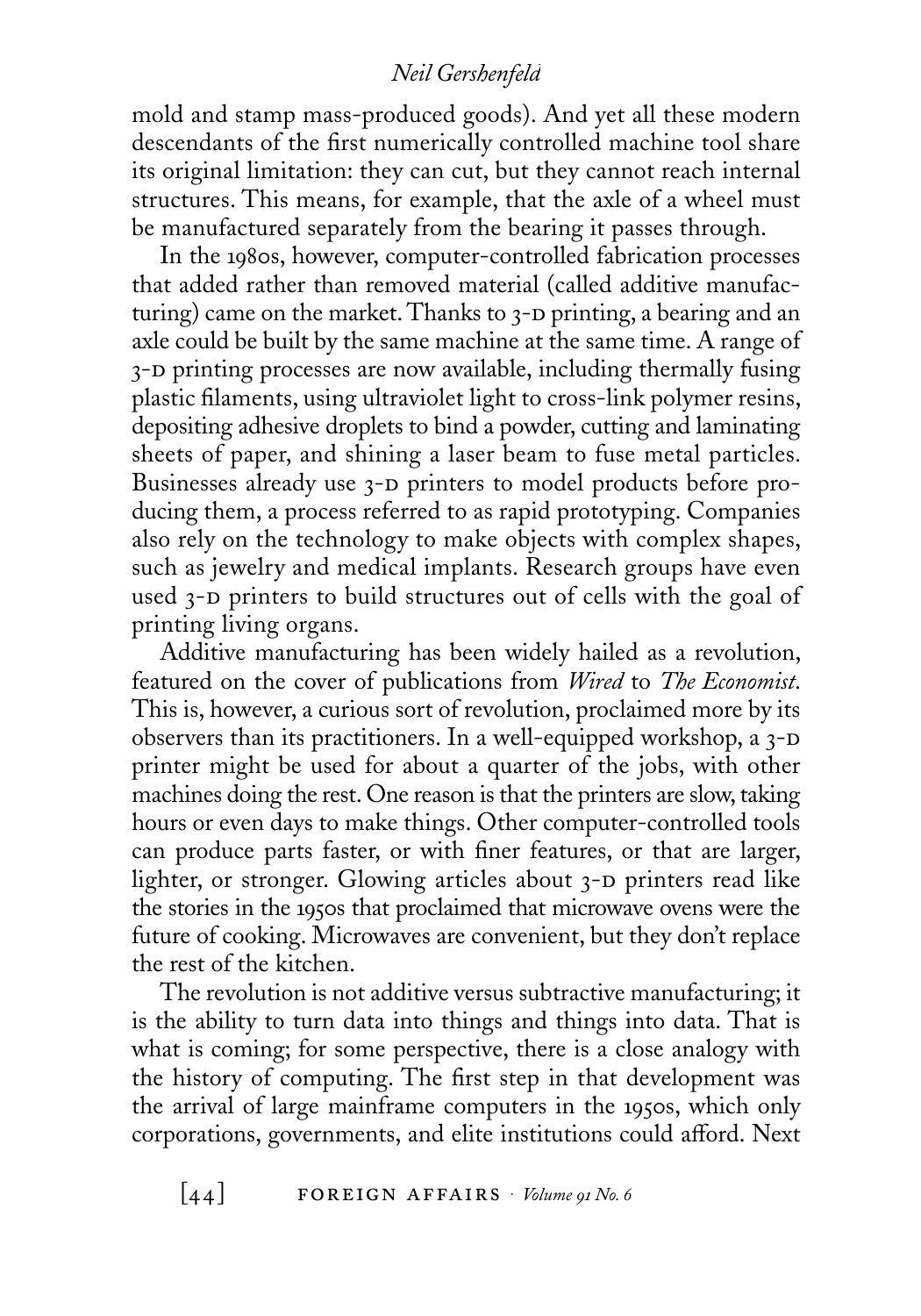came the development of minicomputers in the 1960s, led by Digital Equipment Corporation's PDP family of computers, which was based on mit's first transistorized computer, the tx-0. These brought down the cost of a computer from hundreds of thousands of dollars to

tens of thousands. That was still too much for an individual but was affordable for research groups, university departments, and smaller companies. The people who used these devices developed the applications for just about everything one does now on a computer: sending e-mail, writing in a word processor, playing video games, listening to music. After minicomputers came hobbyist computers. The best known of these, the mits Altair 8800, was sold in 1975 for about

The aim is to not only produce the parts for a drone, for example, but build a complete vehicle that can fly right out of the printer.

\$1,000 assembled or about \$400 in kit form. Its capabilities were rudimentary, but it changed the lives of a generation of computing pioneers, who could now own a machine individually. Finally, computing truly turned personal with the appearance of the IBM personal computer in 1981. It was relatively compact, easy to use, useful, and affordable.

Just as with the old mainframes, only institutions can afford the modern versions of the early bulky and expensive computercontrolled milling devices. In the 1980s, first-generation rapid prototyping systems from companies such as 3D Systems, Stratasys, Epilog Laser, and Universal brought the price of computer-controlled manufacturing systems down from hundreds of thousands of dollars to tens of thousands, making them attractive to research groups. The next-generation digital fabrication products on the market now, such as the RepRap, the MakerBot, the Ultimaker, the PopFab, and the mtm Snap, sell for thousands of dollars assembled or hundreds of dollars as parts. Unlike the digital fabrication tools that came before them, these tools have plans that are typically freely shared, so that those who own the tools (like those who owned the hobbyist computers) can not only use them but also make more of them and modify them. Integrated personal digital fabricators comparable to the personal computer do not yet exist, but they will.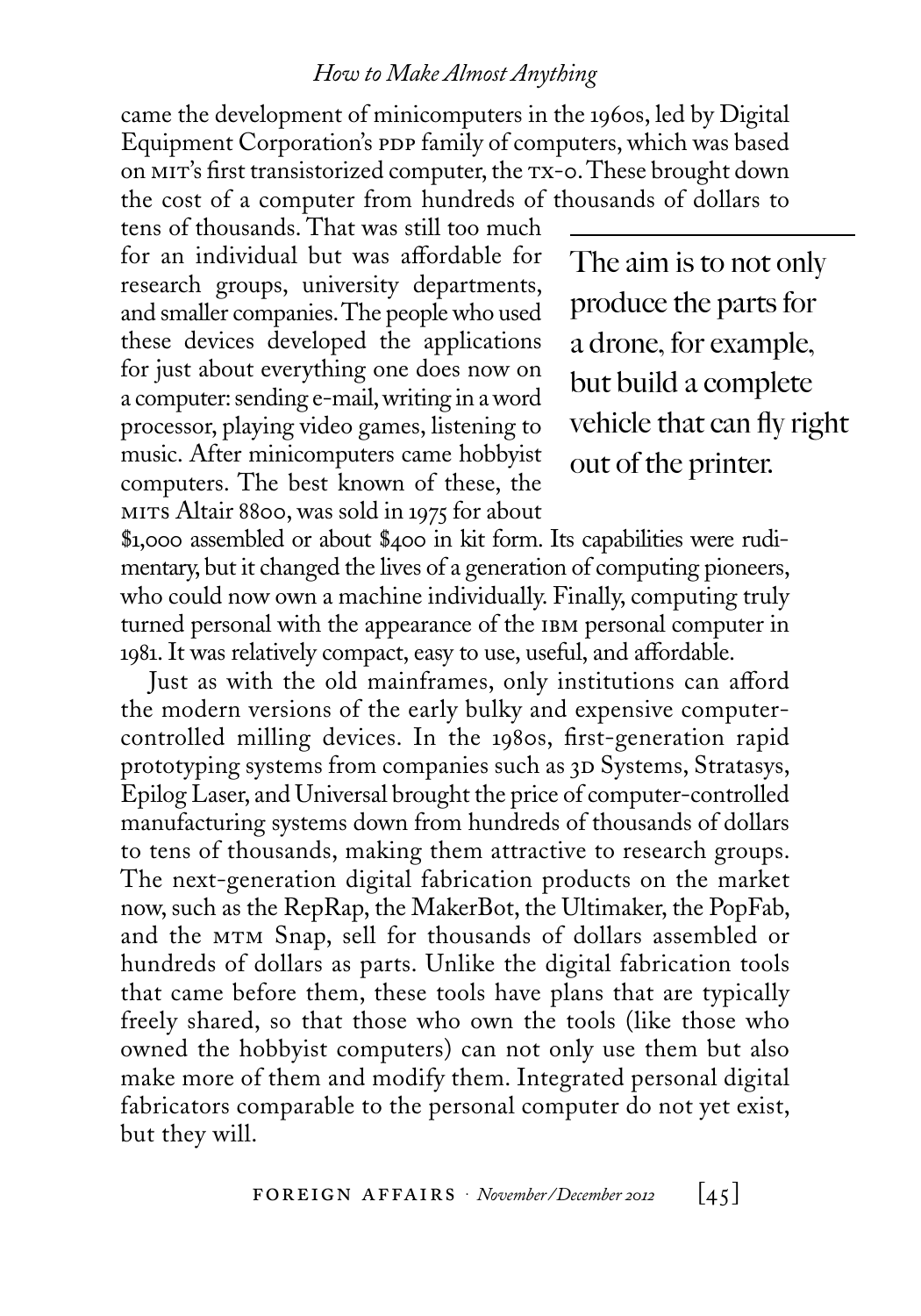Personal fabrication has been around for years as a science-fiction staple. When the crew of the tv series *Star Trek: The Next Generation* was confronted by a particularly challenging plot development, they could use the onboard replicator to make whatever they needed. Scientists at a number of labs (including mine) are now working on the real thing, developing processes that can place individual atoms and molecules into whatever structure they want. Unlike  $3-D$  printers today, these will be able to build complete functional systems at once, with no need for parts to be assembled. The aim is to not only produce the parts for a drone, for example, but build a complete vehicle that can fly right out of the printer. This goal is still years away, but it is not necessary to wait: most of the computer functions one uses today were invented in the minicomputer era, long before they would flourish in the era of personal computing. Similarly, although today's digital manufacturing machines are still in their infancy, they can already be used to make (almost) anything, anywhere. That changes everything.

#### think globally, fabricate locally

I FIRST APPRECIATED the parallel between personal computing and personal fabrication when I taught a class called "How to Make (almost) Anything" at mit's Center for Bits and Atoms, which I direct. CBA, opened in 2001 with funding from the National Science Foundation, was developed to study the boundary between computer science and physical science. It runs a facility that is equipped to make and measure things that are as small as atoms or as large as buildings.

We designed the class to teach a small group of research students how to use CBA's tools but were overwhelmed by the demand from students who just wanted to make things. Each student later completed a semester-long project to integrate the skills they had learned. One made an alarm clock that the groggy owner would have to wrestle with to prove that he or she was awake. Another made a dress fitted with sensors and motorized spine-like structures that could defend the wearer's personal space. The students were answering a question that I had not asked: What is digital fabrication good for? As it turns out, the "killer app" in digital fabrication, as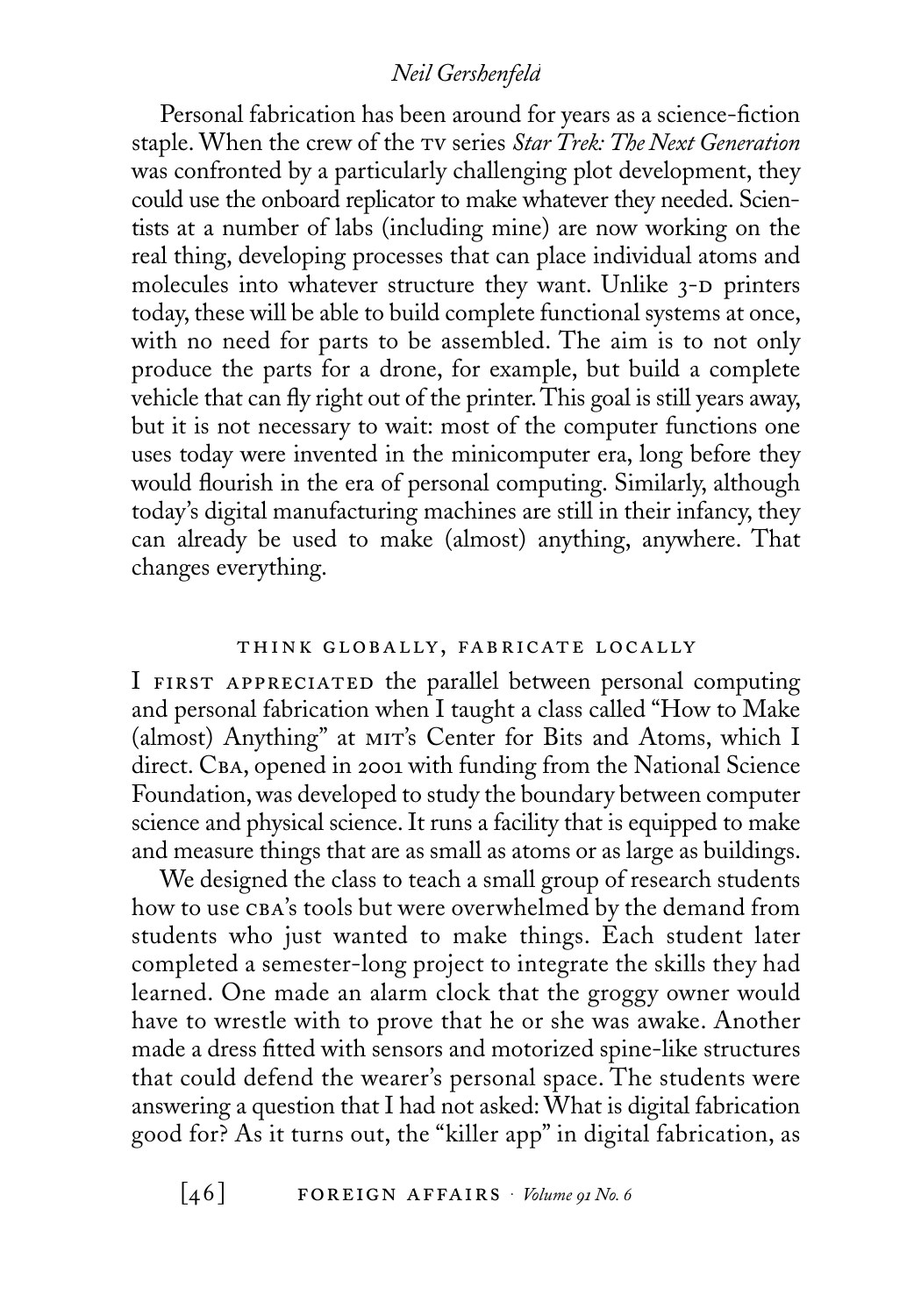

flickr / mads boedker

*I come in one piece: a printed robot at the Oslo School of Architecture and Design*

in computing, is personalization, producing products for a market of one person.

Inspired by the success of that first class, in 2003, CBA began an outreach project with support from the National Science Foundation. Rather than just describe our work, we thought it would be more interesting to provide the tools. We assembled a kit of about \$50,000 worth of equipment (including a computer-controlled laser, a 3-D printer, and large and small computer-controlled milling machines) and about \$20,000 worth of materials (including components for molding and casting parts and producing electronics). All the tools were connected by custom software. These became known as "fab labs" (for "fabrication labs" or "fabulous labs"). Their cost is comparable to that of a minicomputer, and we have found that they are used in the same way: to develop new uses and new users for the machines.

Starting in December of 2003, a CBA team led by Sherry Lassiter, a colleague of mine, set up the first fab lab at the South End Technology Center, in inner-city Boston. SETC is run by Mel King, an activist who has pioneered the introduction of new technologies to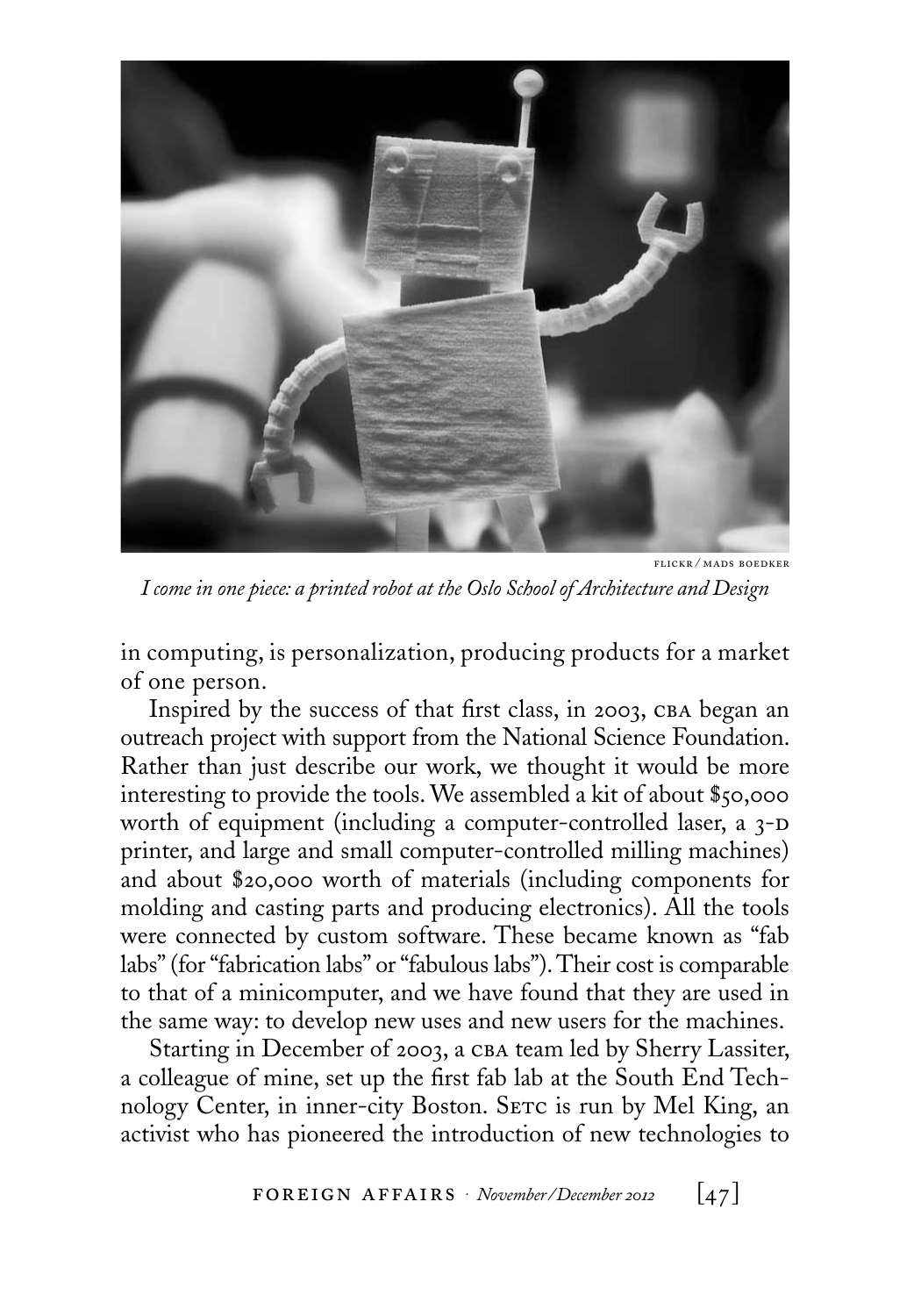urban communities, from video production to Internet access. For him, digital fabrication machines were a natural next step. For all the differences between the MIT campus and the South End, the responses at both places were equally enthusiastic. A group of girls from the area used the tools in the lab to put on a high-tech streetcorner craft sale, simultaneously having fun, expressing themselves, learning technical skills, and earning income. Some of the homeschooled children in the neighborhood who have used the fab lab for hands-on training have since gone on to careers in technology.

The serc fab lab was all we had planned for the outreach project. But thanks to interest from a Ghanaian community around serc, in 2004, cba, with National Science Foundation support and help from a local team, set up a second fab lab in the town of Sekondi-Takoradi, on Ghana's coast. Since then, fab labs have been installed everywhere from South Africa to Norway, from downtown Detroit to rural India. In the past few years, the total number has doubled about every 18 months, with over 100 in operation today and that many more being planned. These labs form part of a larger "maker movement" of high-tech do-it-yourselfers, who are democratizing access to the modern means to make things.

Local demand has pulled fab labs worldwide. Although there is a wide range of sites and funding models, all the labs share the same core capabilities. That allows projects to be shared and people to travel among the labs. Providing Internet access has been a goal of many fab labs. From the Boston lab, a project was started to make antennas, radios, and terminals for wireless networks. The design was refined at a fab lab in Norway, was tested at one in South Africa, was deployed from one in Afghanistan, and is now running on a self-sustaining commercial basis in Kenya. None of these sites had the critical mass of knowledge to design and produce the networks on its own. But by sharing design files and producing the components locally, they could all do so together. The ability to send data across the world and then locally produce products on demand has revolutionary implications for industry.

The first Industrial Revolution can be traced back to 1761, when the Bridgewater Canal opened in Manchester, England. Commissioned by the Duke of Bridgewater to bring coal from his mines in Worsley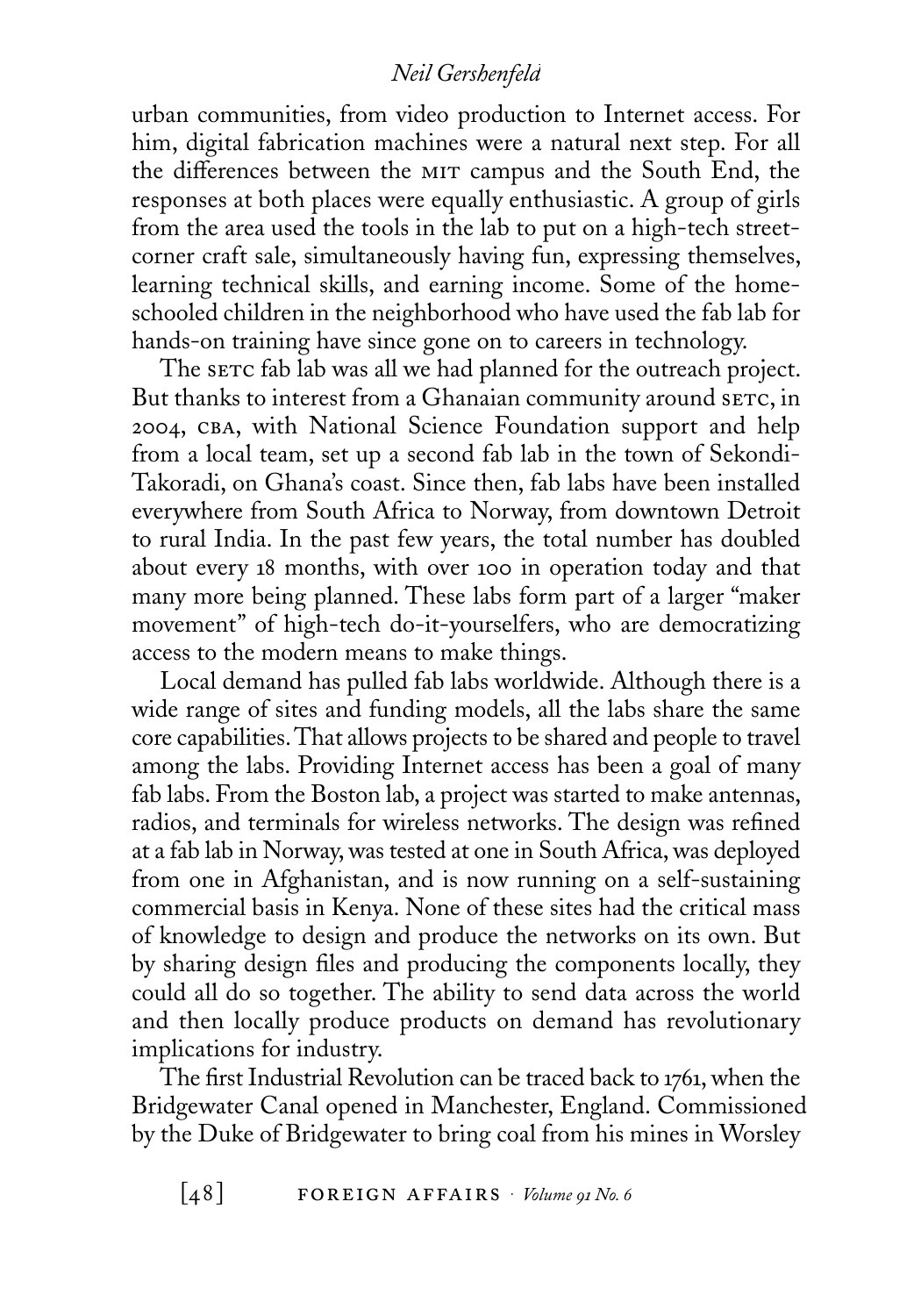to Manchester and to ship products made with that coal out to the world, it was the first canal that did not follow an existing waterway. Thanks to the new canal, Manchester boomed. In 1783, the town had one cotton mill; in 1853, it had 108. But the boom was followed by a bust. The canal was rendered obsolete by railroads, then trucks, and finally containerized shipping. Today, industrial production is a race to the bottom, with manufacturers moving to the lowest-cost locations to feed global supply chains.

Now, Manchester has an innovative fab lab that is taking part in a new industrial revolution. A design created there can be sent electronically anywhere in the world for on-demand production, which effectively eliminates the cost of shipping. And unlike the old mills, the means of production can be owned by anyone.

Why might one want to own a digital fabrication machine? Personal fabrication tools have been considered toys, because the incremental cost of mass production will always be lower than for one-off goods. A similar charge was leveled against personal computers. Ken Olsen,

founder and ceo of the minicomputermaker Digital Equipment Corporation, famously said in 1977 that "there is no reason for any individual to have a computer in his home." His company is now defunct. You most likely own a personal computer. It isn't there for inventory and payroll; it is for doing what makes you yourself: listening to music, talking to friends, shopping. Likewise, the goal of personal fabrication is not to make what you can buy in stores but to make what

The digitization of material is not a new idea. It is four billion years old, going back to the evolutionary age of the ribosome.

you cannot buy. Consider shopping at ikea. The furniture giant divines global demand for furniture and then produces and ships items to its big-box stores. For just thousands of dollars, individuals can already purchase the kit for a large-format computer-controlled milling machine that can make all the parts in an ikea flat-pack box. If having the machine saved just ten ikea purchases, its expense could be recouped. Even better, each item produced by the machine would be customized to fit the customer's preference. And rather than employing people in remote factories, making furniture this way is a local affair.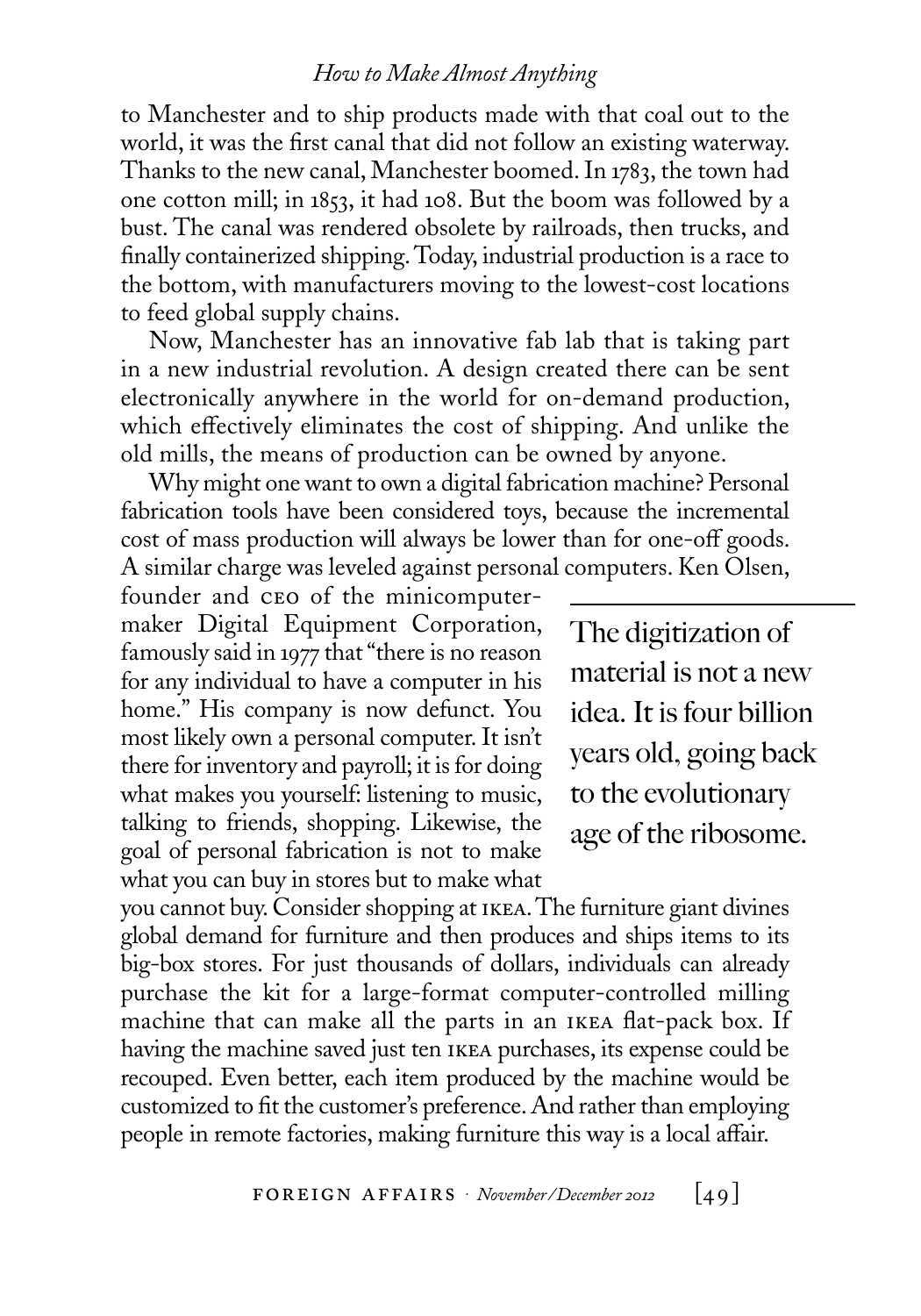This last observation inspired the Fab City project, which is led by Barcelona's chief architect, Vicente Guallart. Barcelona, like the rest of Spain, has a youth unemployment rate of over 50 percent. An entire generation there has few prospects for getting jobs and leaving home. Rather than purchasing products produced far away, the city, with Guallart, is deploying fab labs in every district as part of the civic infrastructure. The goal is for the city to be globally connected for knowledge but self-sufficient for what it consumes.

The digital fabrication tools available today are not in their final form. But rather than wait, programs like Barcelona's are building the capacity to use them as they are being developed.

#### bits and atoms

In common usage, the term "digital fabrication" refers to processes that use the computer-controlled tools that are the descendants of mit's 1952 numerically controlled mill. But the "digital" part of those tools resides in the controlling computer; the materials themselves are analog. A deeper meaning of "digital fabrication" is manufacturing processes in which the materials themselves are digital. A number of labs (including mine) are developing digital materials for the future of fabrication.

The distinction is not merely semantic. Telephone calls used to degrade with distance because they were analog: any errors from noise in the system would accumulate. Then, in 1937, the mathematician Claude Shannon wrote what was arguably the best-ever master's thesis, at MIT. In it, he proved that on-off switches could compute any logical function. He applied the idea to telephony in 1938, while working at Bell Labs. He showed that by converting a call to a code of ones and zeros, a message could be sent reliably even in a noisy and imperfect system. The key difference is error correction: if a one becomes a 0.9 or a 1.1, the system can still distinguish it from a zero.

At MIT, Shannon's research had been motivated by the difficulty of working with a giant mechanical analog computer. It used rotating wheels and disks, and its answers got worse the longer it ran. Researchers, including John von Neumann, Jack Cowan, and Samuel Winograd, showed that digitizing data could also apply to computing: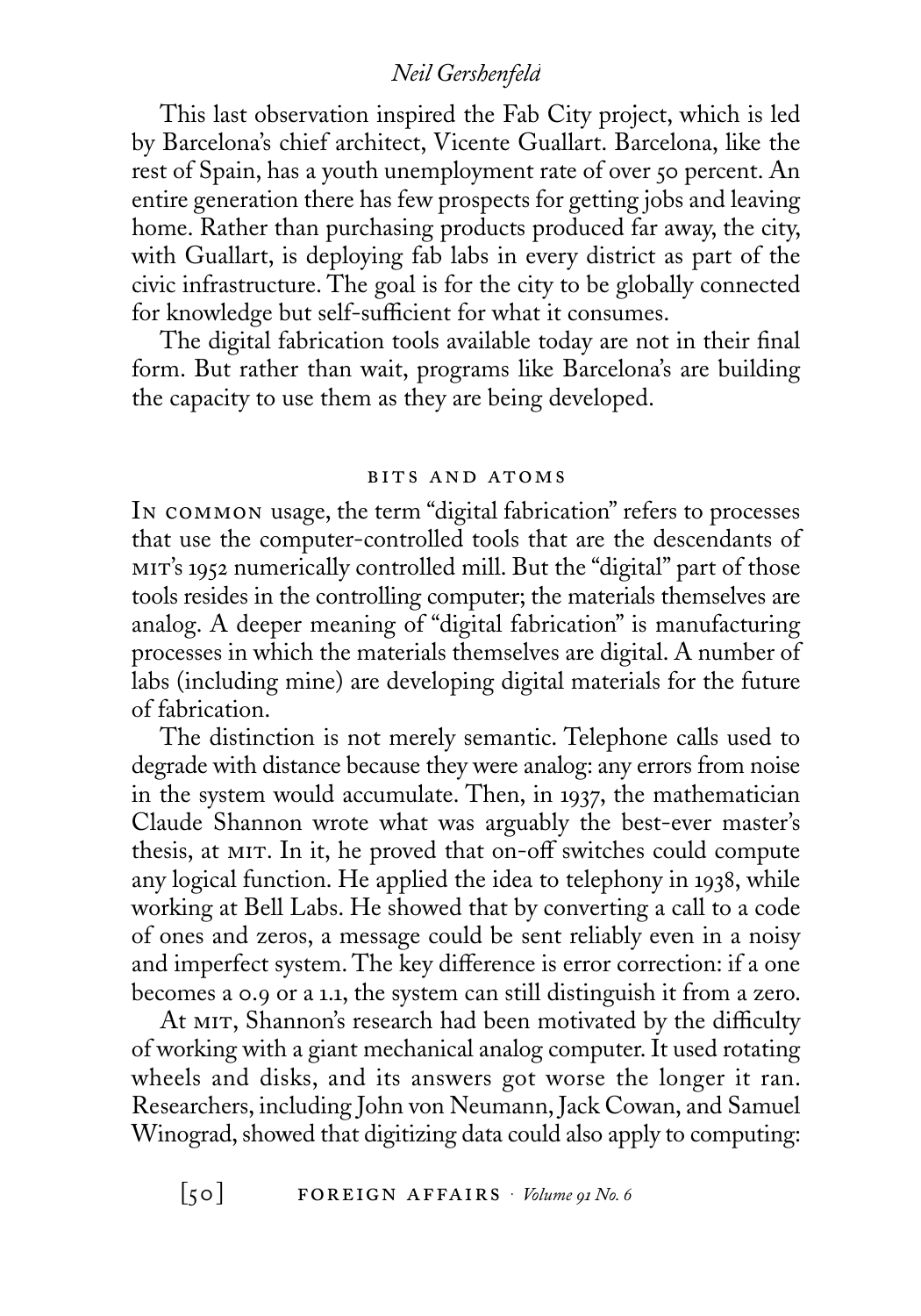a digital computer that represents information as ones and zeros can be reliable, even if its parts are not. The digitization of data is what made it possible to carry what would once have been called a supercomputer in the smart phone in one's pocket.

These same ideas are now being applied to materials. To understand the difference from the processes used today, compare the performance of a child assembling LEGO pieces to that of a  $3-D$  printer. First, because the lego pieces must be aligned to snap together, their ultimate positioning is more accurate than the motor skills of a child would usually allow. By contrast, the 3-D printing process accumulates errors (as anyone who has checked on a  $3$ -D print that has been building for a few hours only to find that it has failed because of imperfect adhesion in the bottom layers can attest). Second, the lego pieces themselves define their spacing, allowing a structure to grow to any size. A  $3$ -D printer is limited by the size of the system that positions the print head. Third, LEGO pieces are available in a range of different materials, whereas 3-D printers have a limited ability to use dissimilar materials, because everything must pass through the same printing process. Fourth, a lego construction that is no longer needed can be disassembled and the parts reused; when parts from a  $3-D$  printer are no longer needed, they are thrown out. These are exactly the differences between an analog system (the continuous deposition of the  $3-D$ printer) and a digital one (the LEGO assembly).

The digitization of material is not a new idea. It is four billion years old, going back to the evolutionary age of the ribosome, the protein that makes proteins. Humans are full of molecular machinery, from the motors that move our muscles to the sensors in our eyes. The ribosome builds all that machinery out of a microscopic version of LEGO pieces, amino acids, of which there are 22 different kinds. The sequence for assembling the amino acids is stored in DNA and is sent to the ribosome in another protein called messenger RNA. The code does not just describe the protein to be manufactured; it becomes the new protein.

Labs like mine are now developing  $3-D$  assemblers (rather than printers) that can build structures in the same way as the ribosome. The assemblers will be able to both add and remove parts from a discrete set. One of the assemblers we are developing works with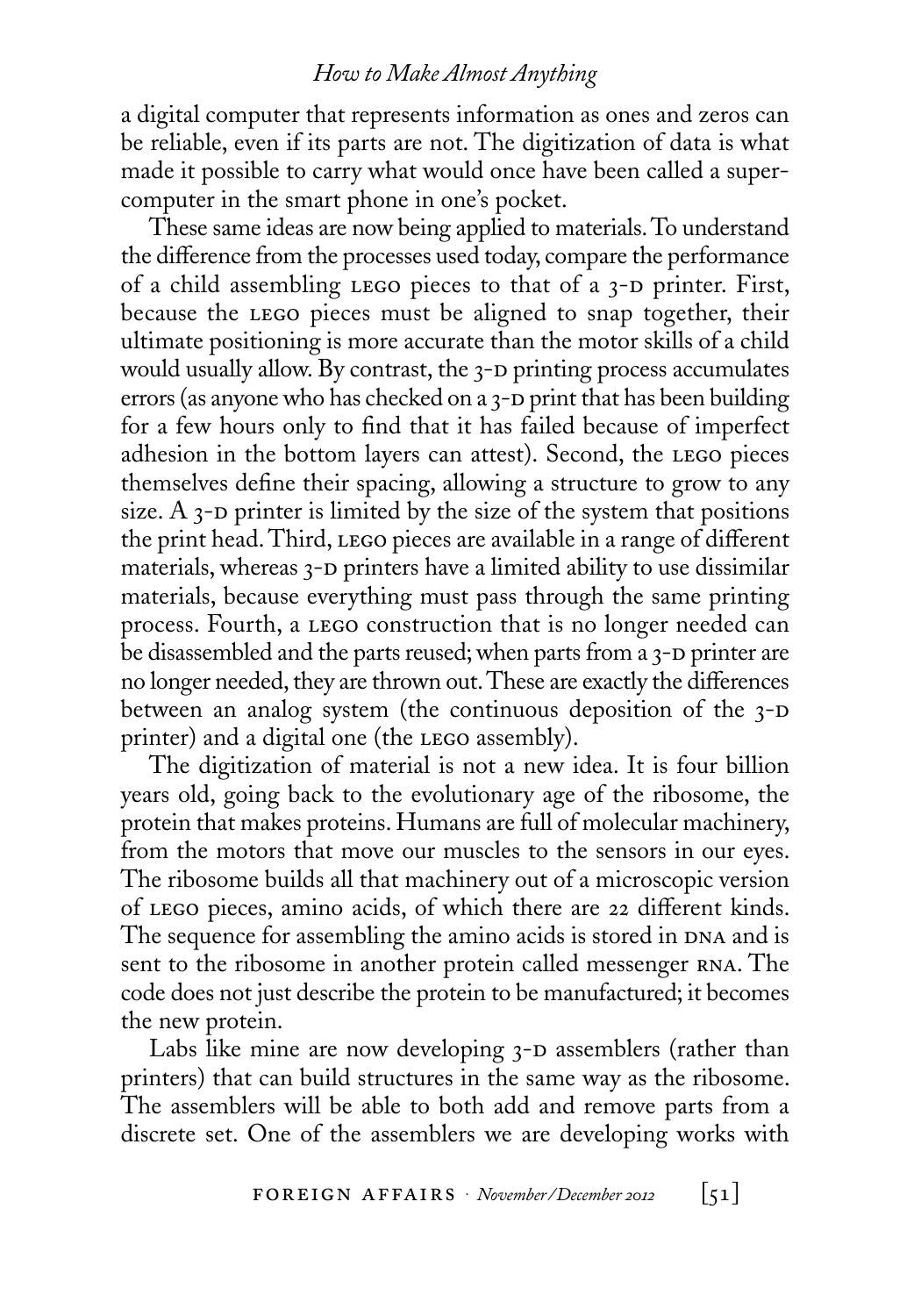components that are a bit bigger than amino acids, cluster of atoms about ten nanometers long (an amino acid is around one nanometer long). These can have properties that amino acids cannot, such as being good electrical conductors or magnets. The goal is to use the nanoassembler to build nanostructures, such as  $3-D$  integrated circuits. Another assembler we are developing uses parts on the scale of microns to millimeters. We would like this machine to make the electronic circuit boards that the  $3-D$  integrated circuits go on. Yet another assembler we are developing uses parts on the scale of centimeters, to make larger structures, such as aircraft components and even whole aircraft that will be lighter, stronger, and more capable than today's planes—think a jumbo jet that can flap its wings.

A key difference between existing 3-D printers and these assemblers is that the assemblers will be able to create complete functional systems in a single process. They will be able to integrate fixed and moving mechanical structures, sensors and actuators, and electronics. Even more important is what the assemblers don't create: trash. Trash is a concept that applies only to materials that don't contain enough information to be reusable. All the matter on the forest floor is recycled again and again. Likewise, a product assembled from digital materials need not be thrown out when it becomes obsolete. It can simply be disassembled and the parts reconstructed into something new.

The most interesting thing that an assembler can assemble is itself. For now, they are being made out of the same kinds of components as are used in rapid prototyping machines. Eventually, however, the goal is for them to be able to make all their own parts. The motivation is practical. The biggest challenge to building new fab labs around the world has not been generating interest, or teaching people how to use them, or even cost; it has been the logistics. Bureaucracy, incompetent or corrupt border controls, and the inability of supply chains to meet demand have hampered our efforts to ship the machines around the world. When we are ready to ship assemblers, it will be much easier to mail digital material components in bulk and then e-mail the design codes to a fab lab so that one assembler can make another.

Assemblers' being self-replicating is also essential for their scaling. Ribosomes are slow, adding a few amino acids per second. But there

 $\begin{bmatrix} 52 \end{bmatrix}$  **FOREIGN** AFFAIRS  $\cdot$  *Volume* 91 *No. 6*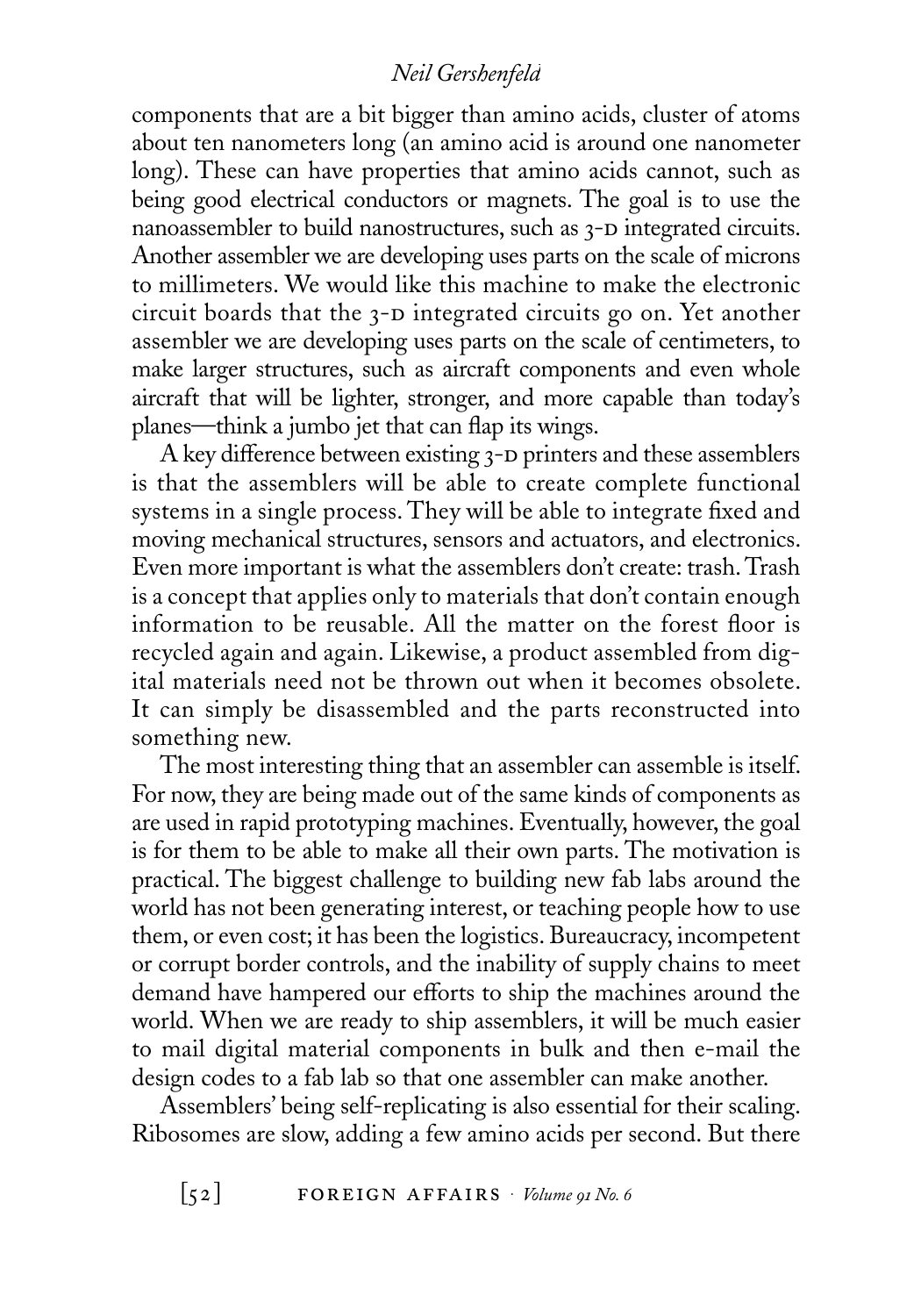are also very many of them, tens of thousands in each of the trillions of cells in the human body, and they can make more of themselves when needed. Likewise, to match the speed of the *StarTrek* replicator, many assemblers must be able to work in parallel.

#### gray goo

ARE THERE dangers to this sort of technology? In 1986, the engineer Eric Drexler, whose doctoral thesis at mit was the first in molecular nanotechnology, wrote about what he called "gray goo," a doomsday scenario in which a self-reproducing system multiplies out of control, spreads over the earth, and consumes all its resources. In 2000, Bill Joy, a computing pioneer, wrote in *Wired* magazine about the threat of extremists building self-reproducing weapons of mass destruction. He concluded that there are some areas of research that humans should not pursue. In 2003, a worried Prince Charles asked the Royal Society, the United Kingdom's fellowship of eminent scientists, to assess the risks of nanotechnology and self-replicating systems.

Although alarming, Drexler's scenario does not apply to the selfreproducing assemblers that are now under development: these require an external source of power and the input of nonnatural materials. Although biological warfare is a serious concern, it is not a new one; there has been an arms race in biology going on since the dawn of evolution.

A more immediate threat is that digital fabrication could be used to produce weapons of individual destruction. An amateur gunsmith has already used a 3-D printer to make the lower receiver of a semiautomatic rifle, the ar-15. This heavily regulated part holds the bullets and carries the gun's serial number. A German hacker made  $3-D$  copies of tightly controlled police handcuff keys. Two of my own students, Will Langford and Matt Keeter, made master keys, without access to the originals, for luggage padlocks approved by the U.S. Transportation Security Administration. They x-rayed the locks with a CT scanner in our lab, used the data to build a  $3-D$  computer model of the locks, worked out what the master key was, and then produced working keys with three different processes: numerically controlled milling, 3-D printing, and molding and casting.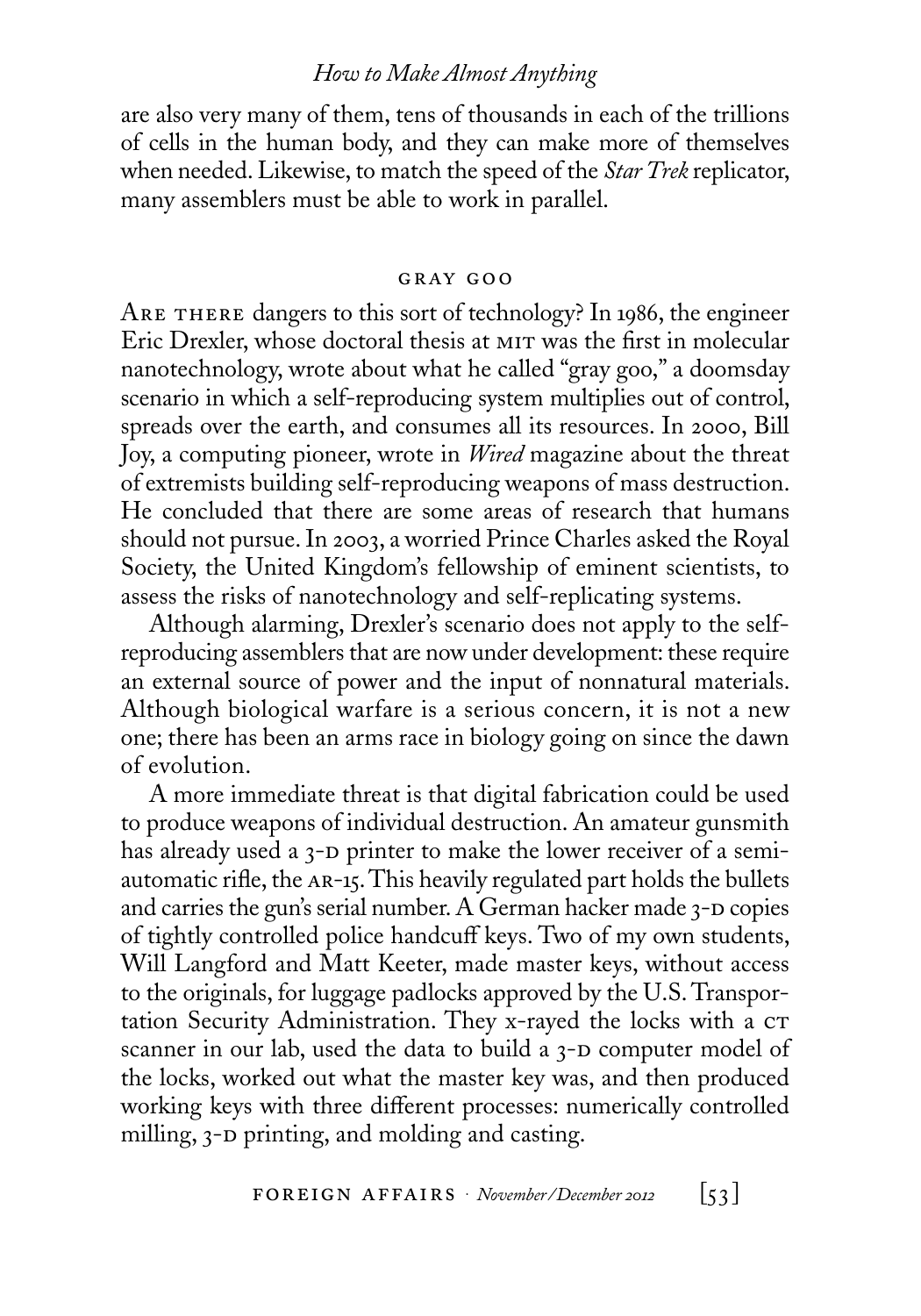These kinds of anecdotes have led to calls to regulate 3-D printers. When I have briefed rooms of intelligence analysts or military leaders on digital fabrication, some of them have invariably concluded that the technology must be restricted. Some have suggested modeling the controls after the ones placed on color laser printers. When that

Digital fabrication could be used to produce weapons of individual destruction.

type of printer first appeared, it was used to produce counterfeit currency. Although the fake bills were easily detectable, in the 1990s the U.S. Secret Service convinced laser printer manufacturers to agree to code each device so that it would print tiny yellow dots on every page it printed. The dots are invisible to the naked eye but encode

the time, date, and serial number of the printer that printed them. In 2005, the Electronic Frontier Foundation, a group that defends digital rights, decoded and publicized the system. This led to a public outcry over printers invading peoples' privacy, an ongoing practice that was established without public input or apparent checks.

Justified or not, the same approach would not work with  $3-D$ printers. There are only a few manufacturers that make the print engines used in laser printers. So an agreement among them enforced the policy across the industry. There is no corresponding part for 3-D printers. The parts that cannot yet be made by the machine builders themselves, such as computer chips and stepper motors, are commodity items: they are mass-produced and used for many applications, with no central point of control. The parts that are unique to 3-D printing, such as filament feeders and extrusion heads, are not difficult to make. Machines that make machines cannot be regulated in the same way that machines made by a few manufacturers can be.

Even if 3-D printers could be controlled, hurting people is already a well-met market demand. Cheap weapons can be found anywhere in the world. CBA's experience running fab labs in conflict zones has been that they are used as an alternative to fighting. And although established elites do not see the technology as a threat, its presence can challenge their authority. For example, the fab lab in Jalalabad, Afghanistan, has provided wireless Internet access to a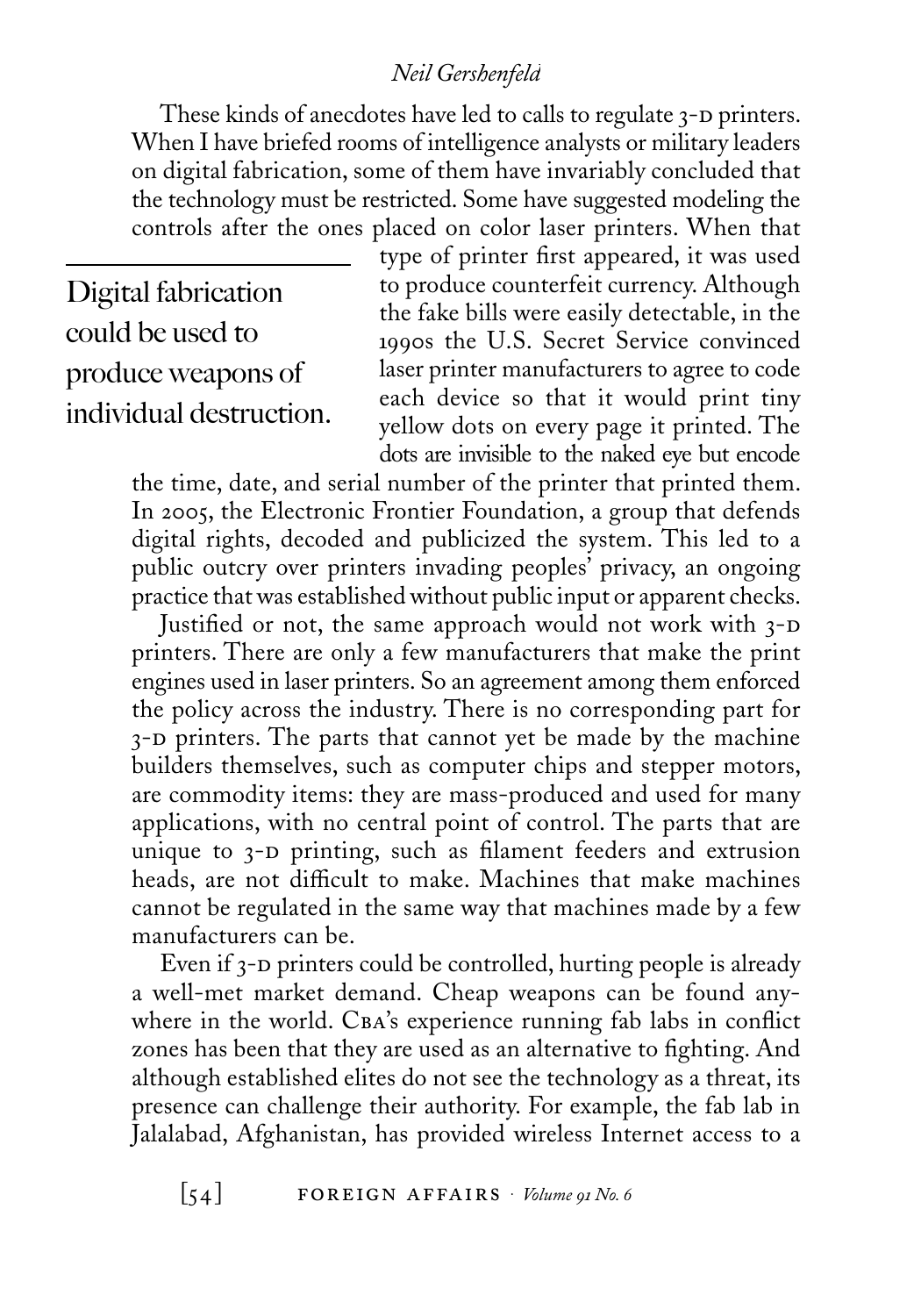community that can now, for the first time, learn about the rest of the world and extend its own network.

A final concern about digital fabrication relates to the theft of intellectual property. If products are transmitted as designs and produced on demand, what is to prevent those designs from being replicated without permission? That is the dilemma the music and software industries have faced. Their immediate response introducing technology to restrict copying files—failed. That is because the technology was easily circumvented by those who wanted to cheat and was irritating for everyone else. The solution was to develop app stores that made is easier to buy and sell software and music legally. Files of digital fabrication designs can be sold in the same way, catering to specialized interests that would not support mass manufacturing.

Patent protections on digital fabrication designs can work only if there is some barrier to entry to using the intellectual property and if infringement can be identified. That applies to the products made in expensive integrated circuit foundries, but not to those made in affordable fab labs. Anyone with access to the tools can replicate a design anywhere; it is not feasible to litigate against the whole world. Instead of trying to restrict access, flourishing software businesses have sprung up that freely share their source codes and are compensated for the services they provide. The spread of digital fabrication tools is now leading to a corresponding practice for open-source hardware.

#### planning innovation

COMMUNITIES SHOULD not fear or ignore digital fabrication. Better ways to build things can help build better communities. A fab lab in Detroit, for example, which is run by the entrepreneur Blair Evans, offers programs for at-risk youth as a social service. It empowers them to design and build things based on their own ideas.

It is possible to tap into the benefits of digital fabrication in several ways. One is top down. In 2005, South Africa launched a national network of fab labs to encourage innovation through its National Advanced Manufacturing Technology Strategy. In the United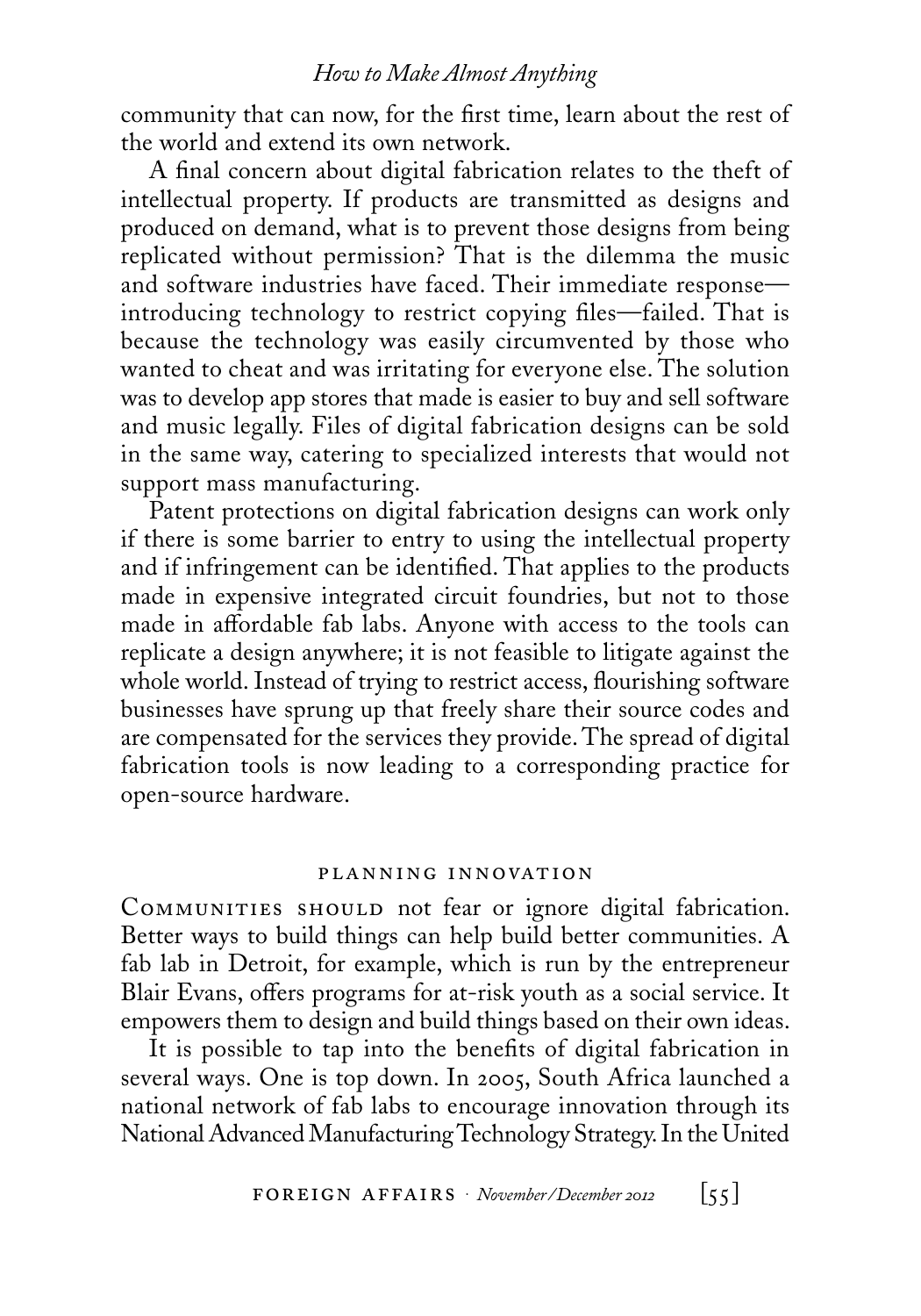States, Representative Bill Foster (D-Ill.) proposed legislation, the National Fab Lab Network Act of 2010, to create a national lab linking local fab labs. The existing national laboratory system houses billion-dollar facilities but struggles to directly impact the communities around them. Foster's bill proposes a system that would instead bring the labs to the communities.

Another approach is bottom up. Many of the existing fab lab sites, such as the one in Detroit, began as informal organizations to address unmet local needs. These have joined regional programs. These regional programs, such as the United States Fab Lab Network and FabLab.nl, in Belgium, Luxembourg, and the Netherlands, take on tasks that are too big for an individual lab, such as supporting the launch of new ones. The regional programs, in turn, are linking together through the international Fab Foundation, which will provide support for global challenges, such as sourcing specialized materials around the world.

To keep up with what people are learning in the labs, the fab lab network has launched the Fab Academy. Children working in remote fab labs have progressed so far beyond any local educational opportunities that they would have to travel far away to an advanced institution to continue their studies. To prevent such brain drains, the Fab Academy has linked local labs together into a global campus. Along with access to tools, students who go to these labs are surrounded by peers to learn from and have local mentors to guide them. They participate in interactive global video lectures and share projects and instructional materials online.

The traditional model of advanced education assumes that faculty, books, and labs are scarce and can be accessed by only a few thousand people at a time. In computing terms, mit can be thought of as a mainframe: students travel there for processing. Recently, there has been an interest in distance learning as an alternative, to be able to handle more students. This approach, however, is like time-sharing on a mainframe, with the distant students like terminals connected to a campus. The Fab Academy is more akin to the Internet, connected locally and managed globally. The combination of digital communications and digital fabrication effectively allows the campus to come to the students, who can share projects that are locally produced on demand.